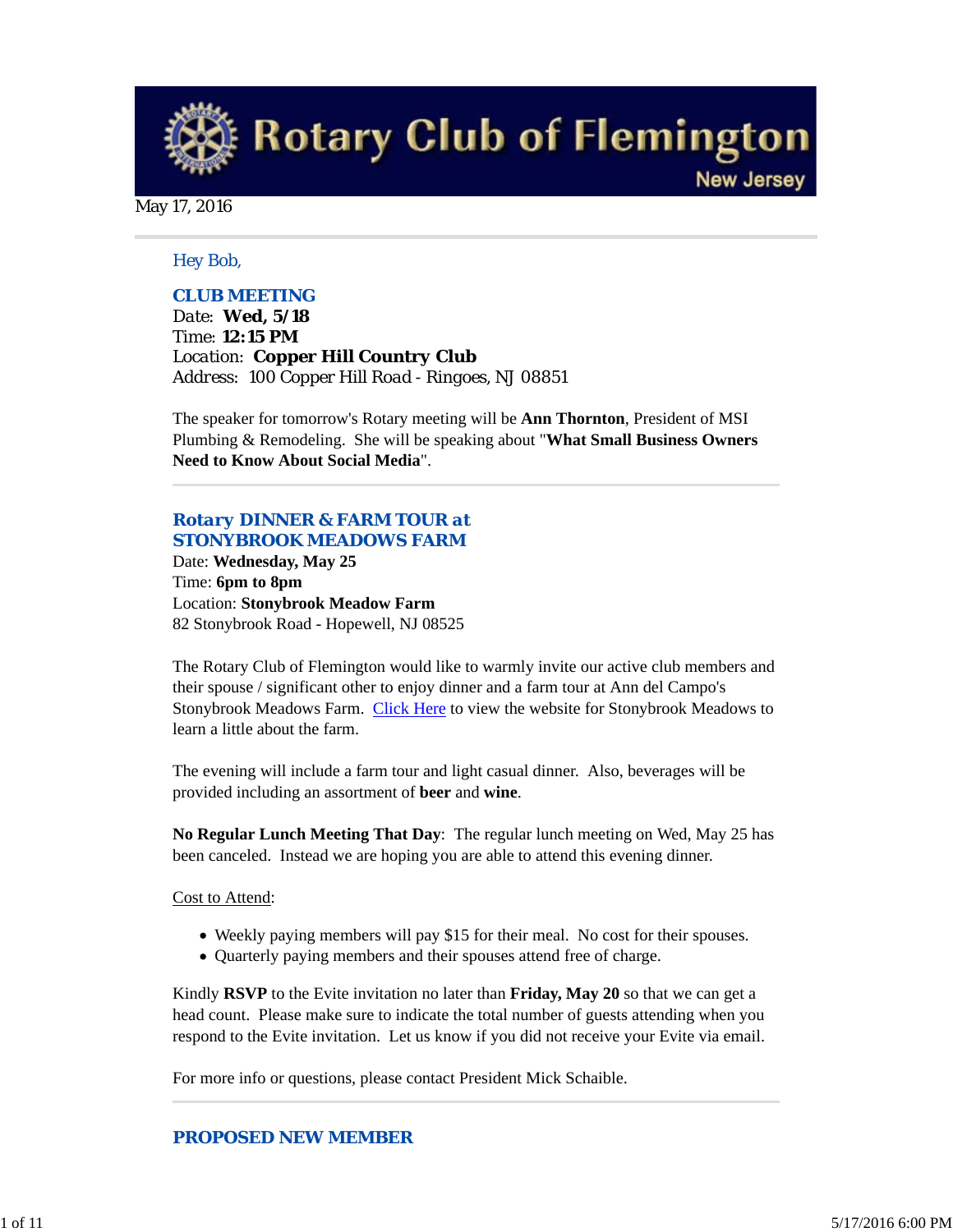# **Adam Boynton**

The Membership Committee and Board have approved **Adam Boynton** for potential membership in the Rotary Club of Flemington. Adam has been proposed by Joe Ziegler and has attended several of our club meetings. He would have the proposed classification of "**Church/Social Services**". Adam is a Lieutenant with The Salvation Army here in Flemington, NJ. Adam and his wife reside here in Flemington.

President Mick will announce this information at the 5/11/2016 lunch meeting. Members have until the end of business on Wednesday, 5/18/2016 to submit a written objection to the board. If no objections are received, Adam will be eligible for membership and will have his Orientation meeting scheduled.



*8th Annual Rotary BARK IN THE PARK DOG WALK* **Sunday, June 12, 2016** Registration: **10:30am** Walk: **11:00am** to **2:00pm** Location: **Flemington Boro Park** Address: 43 Park Avenue, Flemington, NJ 08822

Join your friends and neighbors for a great day of fun, exercise and fellowship in Historic Downtown Flemington!

All net proceeds of the event go to Rotary Charities and

local pet rescue organizations, especially **Animal Alliance**, a non-profit, volunteer-run pet adoption and spay/neuter outreach animal welfare organization.

You can also enjoy great food from several local restaurants (for people!), plus fabulous pet contests, including best pet costume and most photogenic pet, to name a few.

There will also be terrific live music from **SunDog**!

**Click Here** or visit www.FlemingtonRotaryNJ.org for more information, or to download the following event forms:

- **Walker Registration Form**.
- **Event Brochure**.
- **Sponsor Registration Form**.
- **Vendor Registration Form**.

#### **Event Rules**:

- 1. We welcome well-mannered, friendly, non-aggressive dogs & pets.
- 2. Leashes are required (no longer than 6' & no retractable leashes, please).
- 3. Walk will take place rain or shine no refunds.
- 4. Dogs should wear current rabies tag or have proof of vaccination.
- 5. Limit 3 dogs per walker.
- 6. Scooping is required (bags provided).
- 7. Please stay on the sidewalks.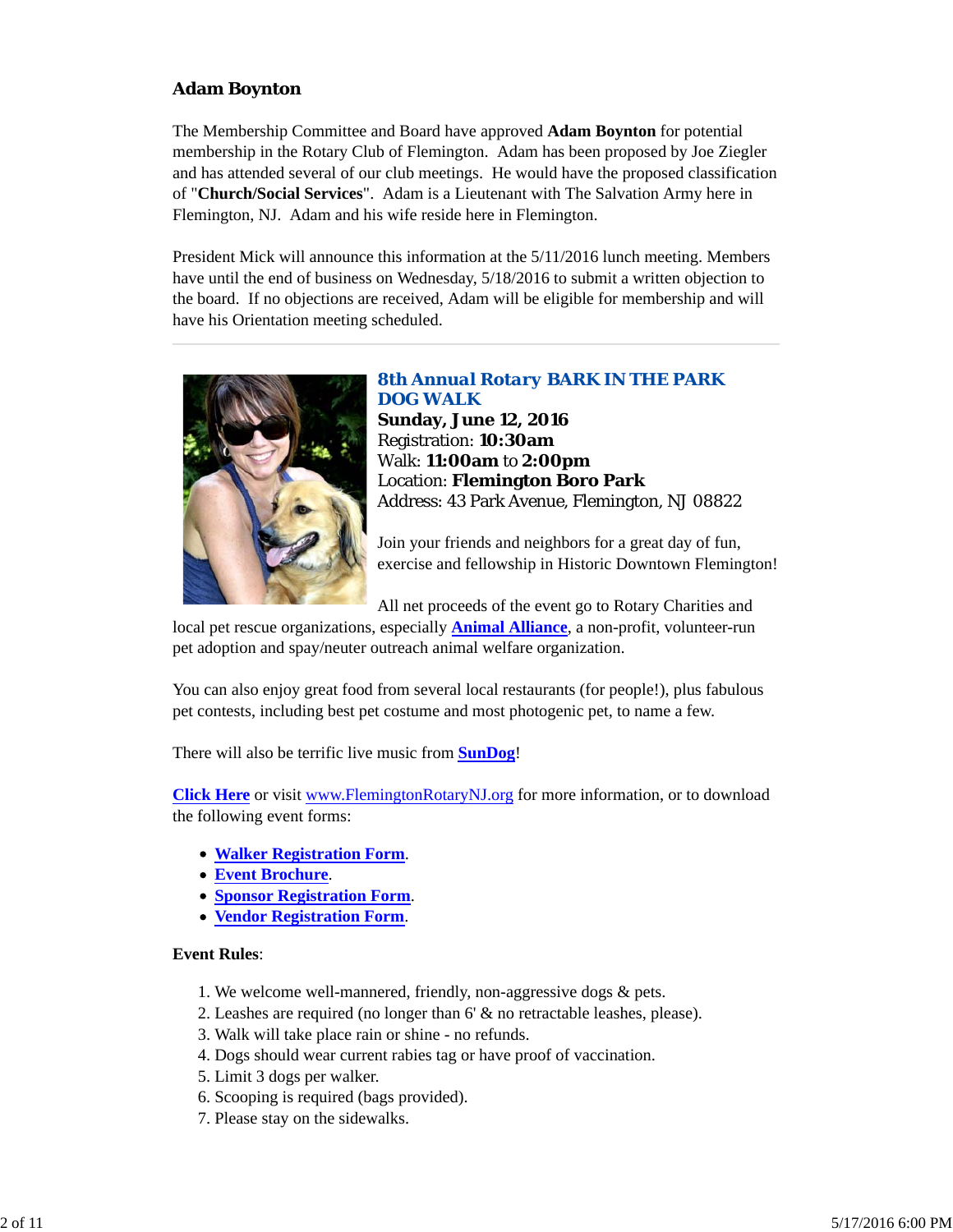

*PEDALS FOR PROGRESS Bicycle, Sewing Machine & Sports Equipment Collection* **Saturday, June 11, 2016 (Note new Date)** Time: **9am** to **12noon Flemington Presbyterian Church** 10 East Main Street - Flemington, NJ

Joe Ziegler hopes that you can join us for another Collection at the Flemington Presbyterian Church. Items to be collected include **Used Bicycles** (adult and child), **Used Sewing Machines** (in working condition) and **Sports Equipment** (soccer balls, baseball gloves, etc. that can fit in the shipping containers between the bikes). The collection is sponsored by the Flemington Presbyterian Church and the Rotary Club of Flemington.

Please help do your part to put unused bikes to good use in the developing world.

#### *Requirements*:

- Bikes should be rust free.
- Bikes with flat tires in need of some repair are accepted.
- No trikes.
- "Bikes for parts" are not accepted.

A **\$10 cash donation** is required with each bike or sewing machine. Bikes and donations are cash deductible. The required cash donation helps to offset the cost to ship the bikes to the developing countries.

**Pedals for Progress**, also known as **P4P**, collects 5000 to 7000 bicycles annually and transfers this material wealth to those more needy. Thus rescuing bicycles destined for America's landfills and delivering them to societies where they are badly needed and highly valued. To date, more than 142,000 bicycles, 2,800 used sewing machines and \$10.8 million in new spare parts have been shipped to partner charities in 38 developing countries. In these countries, the bikes are reconditioned by partner agencies and distributed at low cost to poor working adults. These bikes provide them with reliable transportation for commuting to work, transporting produce to market, or accessing health care and other services. Steady employment for these adults is vital to the development and success for these economies.

**It costs \$40 to collect, process, ship, rebuild and distribute each bicycle**. The required \$10 donation helps to offset the shipping costs. P4P is a  $501(c)(3)$  corporation and a registered charity in the states of NJ, PA, NY, CT, IA & VT. Brochures explaining this innovative program will be available at the collection site. P4P also seeks donations of wrenches for our oversees shops. For detailed information about our overseas projects and a current schedule of bicycle collection, visit the P4P website at **www.p4p.org**. If you miss this collection date, you can locate other bike collections through the Pedals for Progress website: **www.P4P.org**



*OFFICERS & BOARD MEMBERS for the 2016-2017 Flemington Rotary Year* **Presented by President-Elect, D.J. Wright**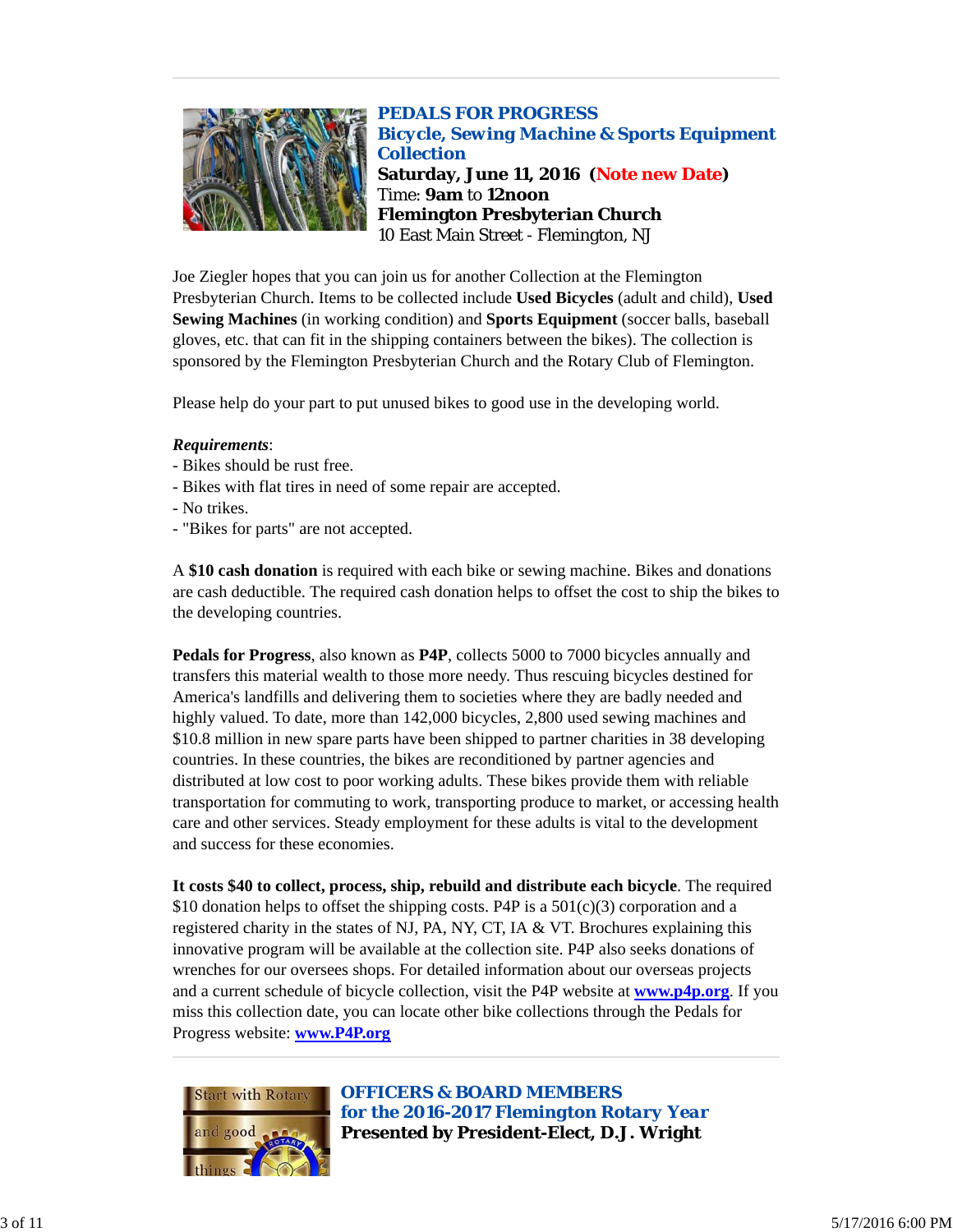

At the 5/4/2016 Club Meeting, the slate of club officers for the 2016-2017 Flemington Rotary year was voted on and approved.

The slate of officers is as follows:

| Club President      | Daniel James "D.J." Wright               |  |
|---------------------|------------------------------------------|--|
| President-Elect     | <b>Kim Metz</b>                          |  |
| Secretary           | Karen Widico                             |  |
| Treasurer, General  | <b>Bob Newland</b>                       |  |
| Treasurer, Lunch    | Lynn Hyman                               |  |
| <b>Board Member</b> | Mick Schaible (immediate Past-President) |  |
| <b>Board Member</b> | <b>Sandy Clark</b>                       |  |
| <b>Board Member</b> | <b>Joe Ziegler</b>                       |  |

# **2016-2017 RCOF Officers & Board Members**

# *Save the Date CHANGING of the GUARD DINNER* **Wed, June 22 at 6pm Copper Hill Country Club**

President Mick wanted to share the date for Flemington Rotary's Changing of the Guard dinner so you can note it on your calendar. There will not be a lunch meeting on that day.



# *Hunterdon County Rotary Clubs donate \$3600 to the Flemington Area Food Pantry* **Wed, April 13, 2016**

At the 4/13/2016 Flemington Rotary Club Meeting, the Hunterdon County Rotary Clubs presented at **\$3600 check** to the **Flemington Area Food Pantry**. The donation was made from the proceeds of the 2016 Hunterdon County Rotary Soup Cook-Off.

Pictured from left to right are **Mick Schaible** (Flemington Rotary President & Chair of the Soup Cook-Off event) and **Gary White** (Executive Director of the Flemington Area Food Pantry).

The Hunterdon County Rotary Soup Cook-Off is a community awareness project of the Rotary Clubs of Hunterdon County, dedicated to helping people in our community. All cook-off proceeds are donated to the food pantries of Hunterdon County to fight HUNGER IN HUNTERDON.

Joint Effort by the Hunterdon County Rotary Clubs: The Soup Cook-Off event is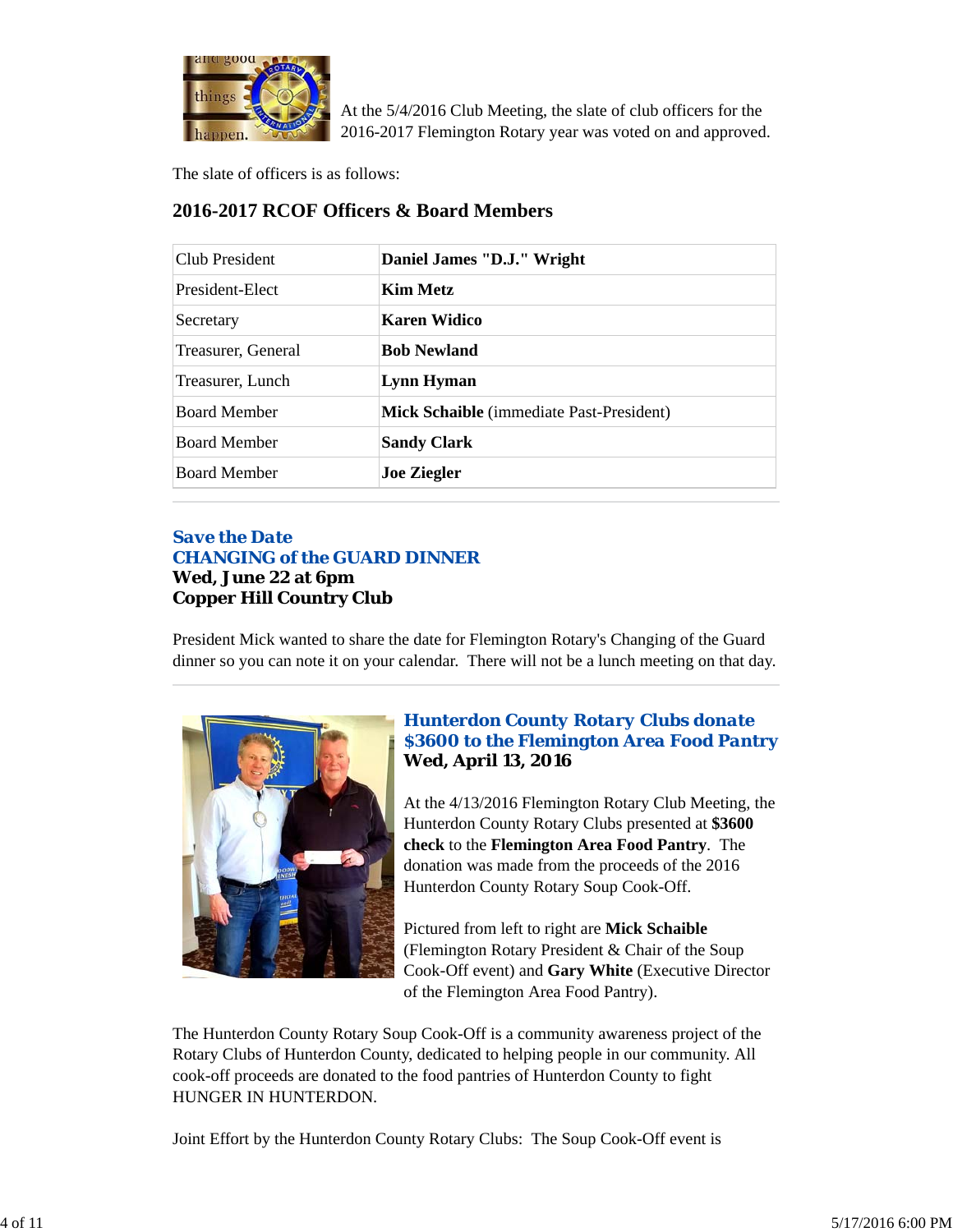organized and run as a joint effort by the Rotary Clubs of Flemington, Clinton Sunrise, North Hunterdon, Lambertville-New Hope, Whitehouse and the Hunterdon Horizon eClub.



Click Photo to see a larger image

# *Rotary Club of Aberdeen, MD* **Raffling a 2016 Jeep Wrangler 4x4 Raffle Drawing on 9/12/2016**

Bob Burgard, current Club President for the Aberdeen Rotary Club, wanted to pass along this information.

The Aberdeen Rotary Club (ARC) is raffling a **2016 Jeep Wrangler Unlimited Sport**

**4X4**. Only 2000 Tickets will be sold at **\$50.00 each**. The drawing will be held at the Annual ARC Golf Outing on September 12, 2016.

In addition to the Jeep, there is a second prize of \$1,000 and a third prize of a \$250 Gift Certificate to Saxon's Jewelers in Harford County, MD.

Aberdeen Rotary Club is anticipating significant support for the Harford County Boys and Girls Club and Local Scholarships that are budgeted for over \$50,000.

The Aberdeen Rotary Charities is a 501c3. Tax deductible contributions are in reference to EIN# 90-0752980.

If you have any questions, contact Bob Burgard as follows: Cel(908) 528-4073 (or) Office(908) 751-1223.

410-838-6257 is a Call Center that forwards the call to raffle coordinator.



# *The Flemington Rotary MEMBER DIRECTORY Is Updated on the Website*

A PDF copy of the Club Directory is now kept on the club website, located on the password protected "**Members Only**" page. To access this, simply goto

**www.FlemingtonRotaryNJ.org** and click on "Members

Only" in the upper left. The page is password protected. If you do not have the password, simply email us and request it.

If you see any updates that need to be made (a change of address, email, phone number, something is not listed correctly, etc.), please email Sandy Clark and request any changes to be made. **Click Here** to generate an email to Sandy.



#### *SPEAKERS & PROGRAMS BEING SOUGHT*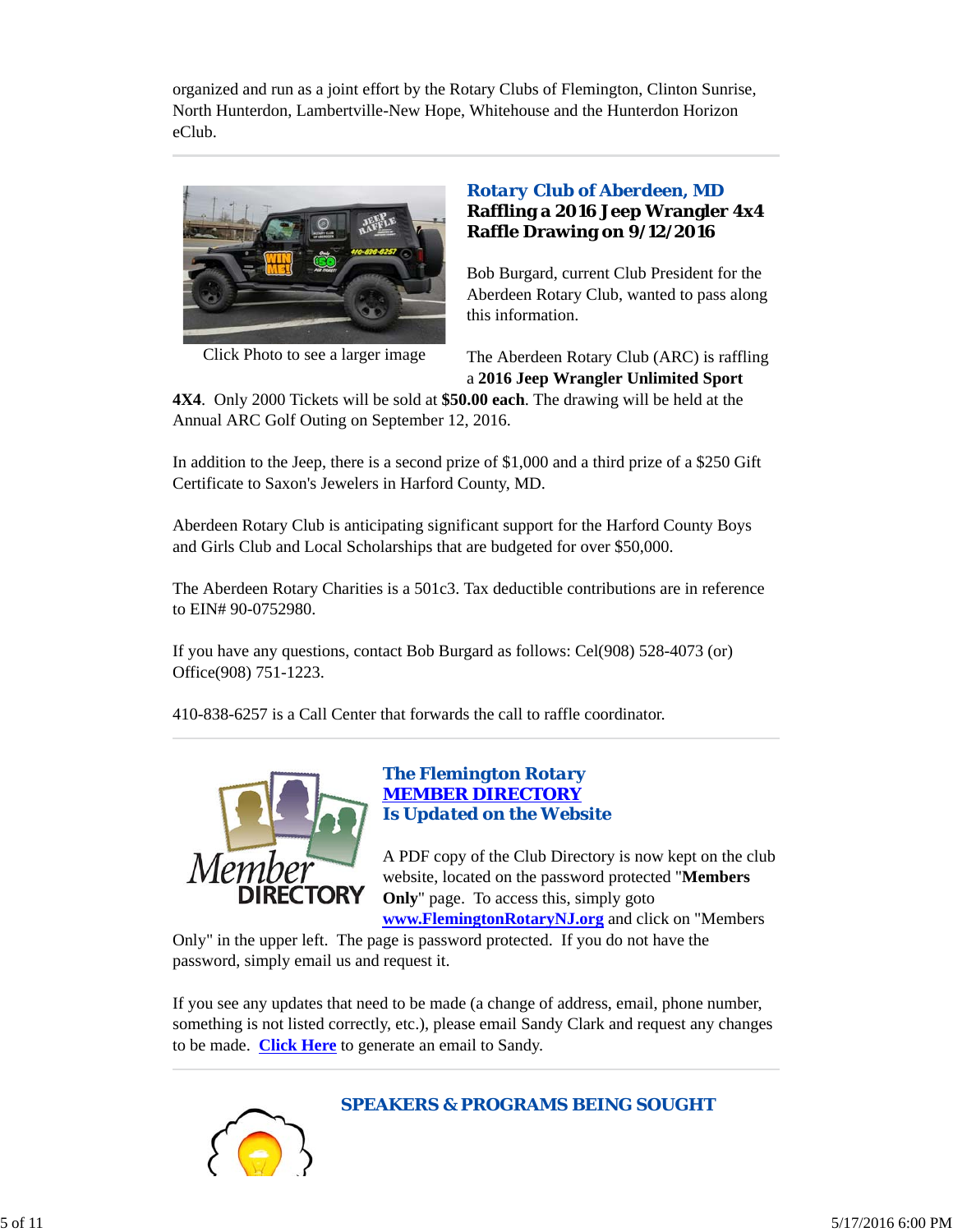

President Mick is looking for some ideas for upcoming meeting programs and speakers. If you have any leads, please pass them onto Mick Schaible, who will follow-up to schedule the speaker.

**Click here** to generate an email directly to Mick.



As you know, the Rotary Club of Flemington is a member of the H.C. Chamber of Commerce. This enables all Rotarians the ability to attend a Chamber function as a "member". If someone asks you what your business is, you would explain that you are a member representing the Rotary Club of Flemington. **Click Here** to visit the Chamber website for a listing of upcoming events.



*Jersey Talk Radio - Internet Radio "THE ROTARY HOUR"* **Tuesdays** from **5pm to 6pm**

PDG Megan Jones-Holt is the host of "The Rotary Hour" on the "Jersey Talk Radio" internet radio station. She is always looking for guests to have on the show. If you are intersted, please get in touch with Megan at (908)894-4590 or **mjonesholt@gmail.com**.

**Click Here** to listen to the Internet Radio station from your PC, smart phone, mobile device, etc.

**FLEMINGTON** 

# *FLEMINGTON BUSINESS IMPROVEMENT DISTRICT*

www.downtownflemington.com

If you would like to learn more about events and activities going on around Flemington, please **CLICK HERE** to visit the Flemington Business Improvement District (BID) website.

# *ROTARY DISTRICT 7510 NEWS*

**Click Here** to read the current news from our Rotary District 7510.

# *SPEAKERS & PROGRAMS BEING SOUGHT*

We are always seeking new or creative ideas for upcoming meeting programs and speakers. If you have any leads, please pass them onto Mick Schaible. **Click here** to generate an email directly to Mick.

# *UPCOMING DATES TO NOTE:*

Wed, 5/18: Ann Thornton, President of MSI Plumbing & Remodeling - "What Small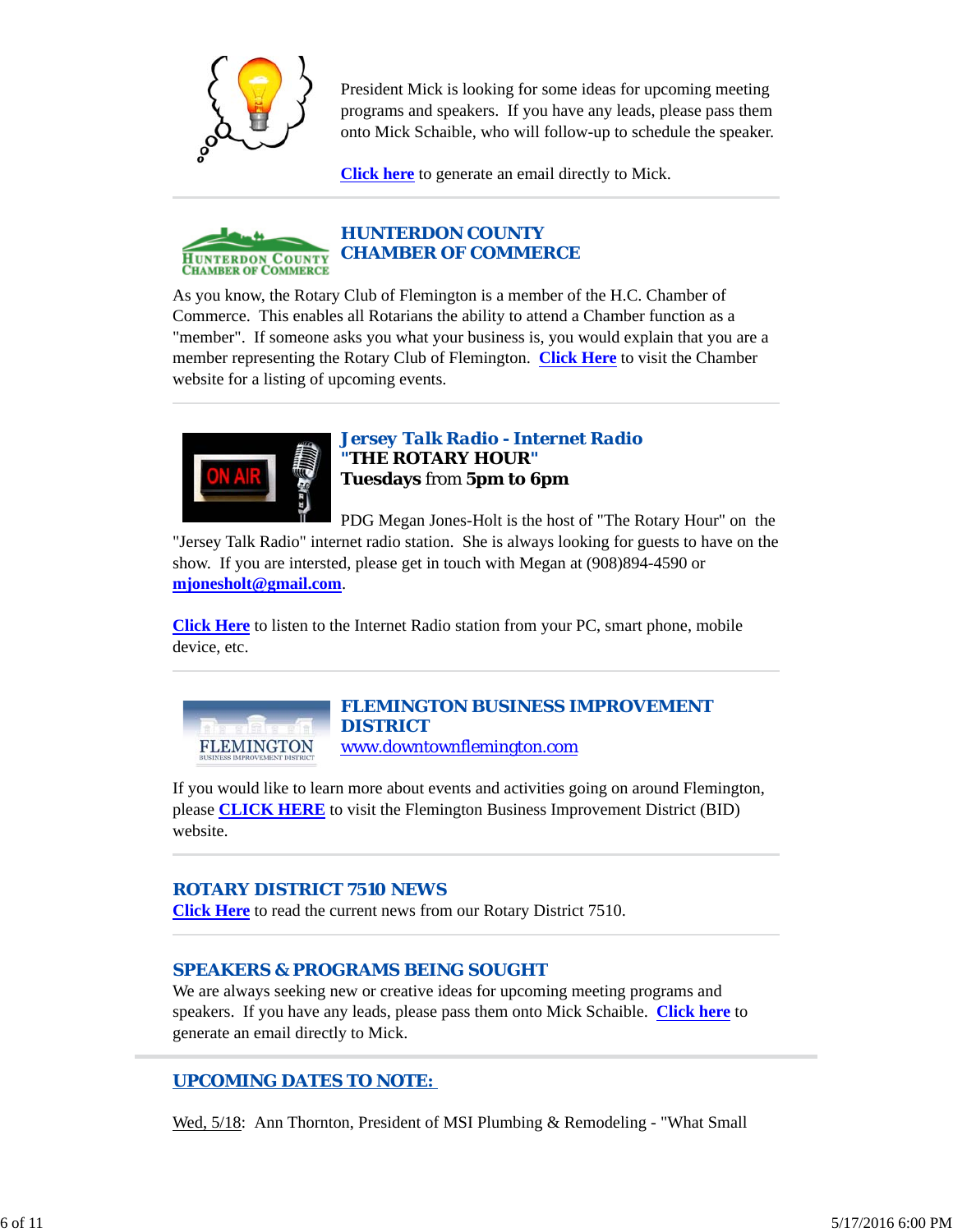Business Owners Need to Know About Social Media". Wed, 5/25 at **6pm**: **Evening Dinner Meeting at Stonybrook Meadows Farm**. There is **No noon regular lunch** meeting on Wed, 5/25.

Wed, 6/01: Lissa Pettenati, Special Education/Biology Teacher at the Delaware Valley High School. She will speak about the Aquaponics and Hydroponics program that their class is using to grow vegetables using water and fish. They are looking to expand the program, but need help to get a large submersible pump and tubing.

Wed, 6/08: Linda Swackhammer, regarding the annual St. Baldrick's fundraiser in Sergeantsville. Participants shave their heads and folks sponsor them for childhood cancer awareness.

Wed, 6/15: Open Wed, 6/22: **Changing of the Guard Dinner at 6pm** at the Copper Hill Country Club. (*Note there is NO noon meeting on this day*)

Wed, 6/29: Open

**Next RCOF Board Meeting**: To Be Announced. (Meetings held bi-monthly). **Next Membership Meeting**: Wed, 6/8/2016 at 1:30 PM (Usually the 2<sup>nd</sup> Wed).

#### **Upcoming RCOF Club Events, Fundraisers, Fellowship Events, Etc**.:

Sat, 6/11: **Pedals for Progress** Bicycle, Sewing Machine & Sports Gear Collection Sun, 6/12: **8th Annual Bark in the Park - Dog Walk**

#### **Rotary District 7510 Events & Functions:**

Fri, 6/10: 4th Hunterdon County Meeting - Time & Location To Be Announced Thurs, 6/30: District 7510 Changing of the Guard

#### *COMMITTEE LIST:*

**Click Here** to download the listing of all current Club Committee's and its members.

#### *"MEMBERS ONLY" WEBSITE:*

#### **Click Here for the Members Only section of the website to find:**

- 1) The "Membership Proposal Form" to propose a new member.
- 2) New Member Information.
- 3) An Online Copy of the Club Membership Directory.
- 4) A Link to All Photos Albums of the Club.

#### *ROTARY WEBSITE LINKS:*

Rotary International: **www.Rotary.org** Rotary District 7510: **www.RotaryNJ.org**

#### *NEARBY ROTARY CLUB MEETINGS:*

As A Rotarian, you are Welcome to attend a Rotary Club meeting anywhere in the world. Click here for the Rotary Club Locator App. Or see below for some local meetings:

#### Mondays

**Lambertville/New Hope** (6:30 pm) - Lambertville Station Restaurant; 11 Bridge Street, Lambertville NJ 08530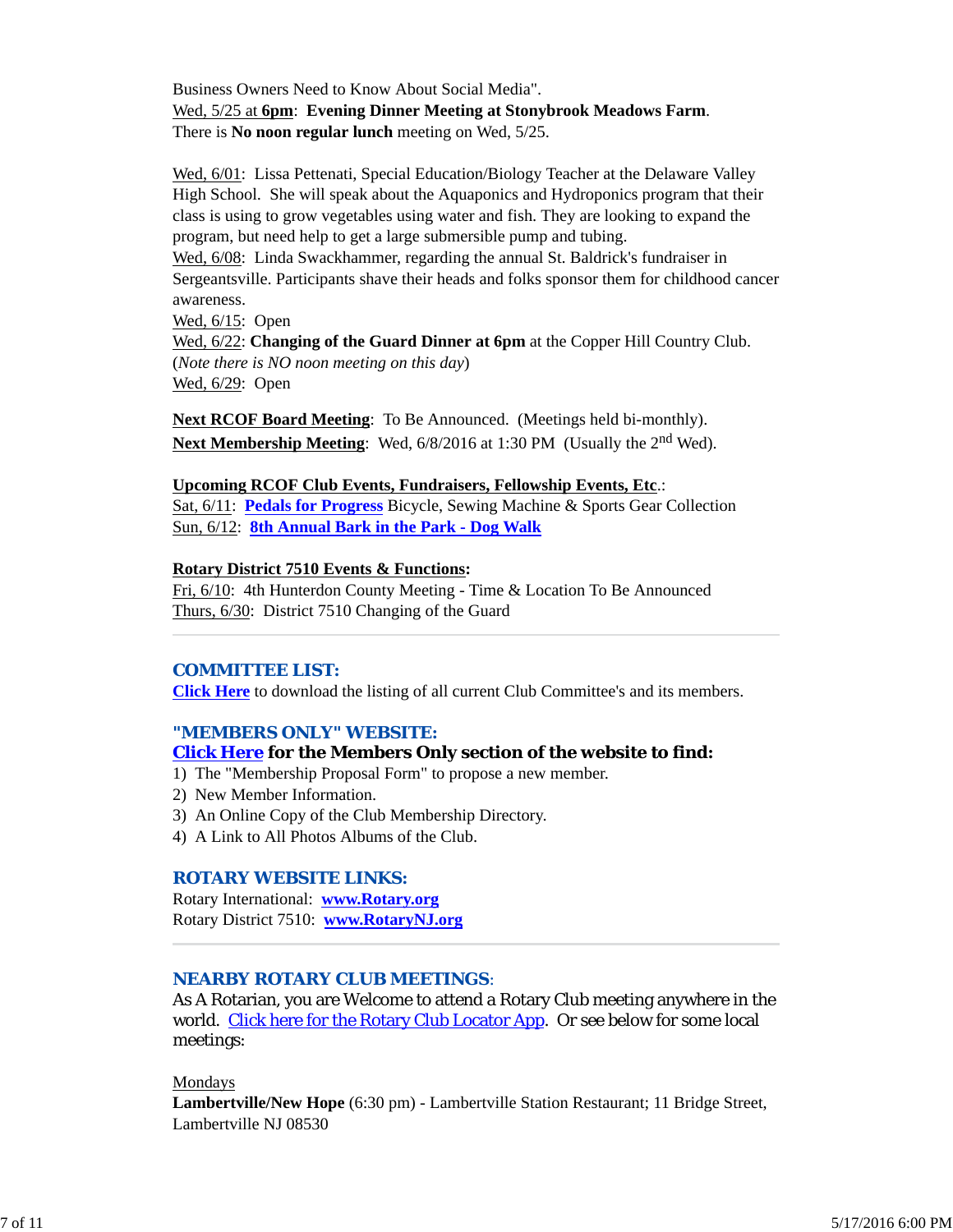**Piscataway** (12:15 pm) - Radisson Hotel; 21 Kingsbridge Road, Piscataway, NJ 08854

#### **Tuesdays**

**Whitehouse** (12:15 pm) - Max's 22; 456 Route 22 West, Whitehouse Station, NJ 08889 **Princeton** (12:15 pm) - The Nassau Club; 6 Mercer Street, Princeton, NJ 08540 **Bridgewater-Bound Brook** (12:15 pm) - Arbor Glenn; 100 Monroe St, Bridgewater 08807

#### Wednesdays

**Branchburg Township** (7:30 am): Stoney Brook Grille; 1285 Route 28, North Branch, NJ 08876

**Flemington** (12:15pm): Copper Hill Country Club; 100 Copper Hill Road, Ringoes, NJ 08851

**Hillsborough Township** (6:15 pm): Pheasant's Landing; 311 Amwell Road (Rt. 514), Hillsborough, NJ 08844

#### Thursdays

**Clinton Sunrise** (7:30 am): Clinton Fire Department; New Street, Clinton, NJ 08809 **Somerville/Bridgewater** (12:15 pm): Bridgewater Manor; 1251 US Highway 202/206, Bridgewater, NJ 08807

**Trenton** (12:15 pm): Freddie's Tavern; 12 Railroad Avenue, West Trenton, NJ 08628

#### Fridays

**North Hunterdon** (12:15 pm): Beaver Brook County Club; 25 County Club Drive, Annandale, NJ 08801

**Princeton Corridor** (12:15pm): Hyatt Regency; 102 Carnegie Center, Rt. 1 North, Princeton, NJ 08540

## eClub

**Rotary eClub of Hunterdon Horizon**: View website for meetings or online makeups.

# RI President's Call for Action in **2015-2016**: **"Be A Gift To The World"**

**Rotary Club of Flemington - Our 92nd Year**

Founded October 3, 1923 \* Charter #1529 \* District 7510

| Club President         | <b>Mick Schaible</b>                         |  |
|------------------------|----------------------------------------------|--|
| President-Elect        | D.J. Wright                                  |  |
| Secretary              | <b>Chris Steffner</b>                        |  |
| Treasurer, General     | <b>Bob Newland</b>                           |  |
| Treasurer, Lunch       | <b>Lynn Hyman</b> (immediate Past-President) |  |
| <b>Board Member</b>    | <b>Chris Kamnitsis</b>                       |  |
| <b>Board Member</b>    | <b>Joe Ziegler</b>                           |  |
| Sergeant-at-Arms       | <b>Jim Davidson</b>                          |  |
| R.I. President         | <b>K.R. "Ravi" Ravindran</b> (Sri Lanka)     |  |
| District Governor (DG) | <b>Hal Daume</b> (Berkeley Heights, NJ)      |  |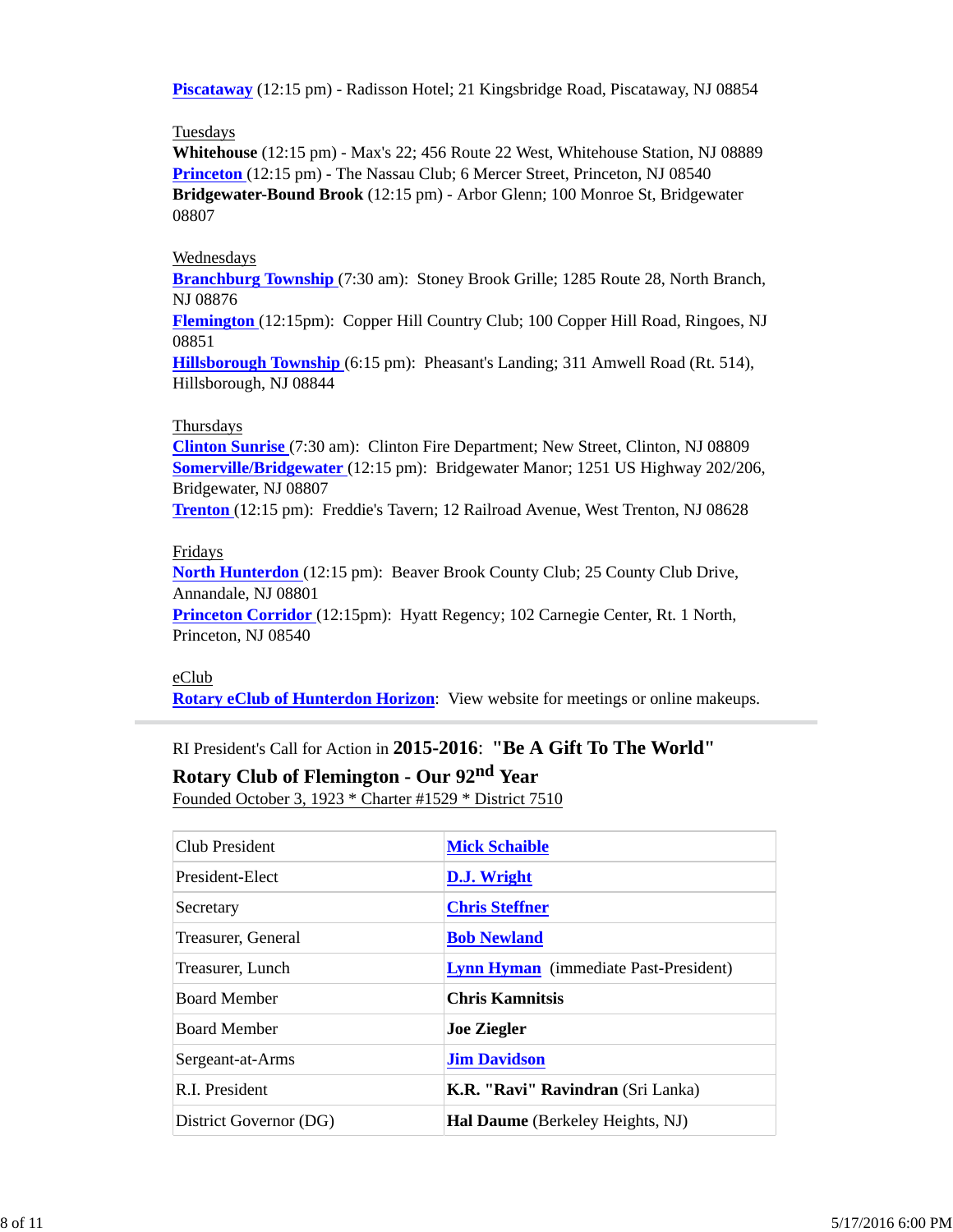| District Governor Elect (DGE)            | <b>Charles Minton</b> (Union, NJ)            |  |  |
|------------------------------------------|----------------------------------------------|--|--|
| District Governor Nomimee (DGN)          | <b>Bob Zeglarski</b> (Roselle-Rosselle Park) |  |  |
| <b>Assistant District Governor (ADG)</b> | <b>Albert Varga</b> (Lambertville-New Hope)  |  |  |

Club Meetings: **Wednesday, 12:15 pm, Copper Hill Country Club** 100 Copper Hill Road, Ringoes 08551



**MISSION STATEMENT:** The mission of Rotary International is to assist and guide Rotarians and Rotary clubs to accomplish the Object of Rotary to ensure Rotary's continuing relevance and to help build a better world, emphasizing service activities by individuals and groups that enhance the quality of life and human dignity, encouraging high ethical standards, and creating greater understanding among all people to advance the search for peace in the world.

**THE OBJECT OF ROTARY:** The object of Rotary is to encourage and foster the ideal of service as a basis of worthy enterprise and, in particular, to encourage and foster:

**1st**: The development of acquaintance as an opportunity for service;

**2nd**: High ethical standards in business and professions, the recognition of the worthiness of all useful occupations, and the dignifying of each Rotarian's occupation as an opportunity to serve society;

**3rd**: The application of the ideal of service in each Rotarian's personal, business and community life;

**4th**: The advancement of international understanding, goodwill, and peace through a world fellowship of business and professional persons united in the ideal of service.

**THE 4-WAY TEST:** "Of the things we think, say or do:

- **1st**: Is it the Truth?
- 2<sup>nd</sup>: Is it Fair to all concerned?
- **3rd**: Will it build goodwill and better friendships?
- **4th**: Will it be beneficial to all concerned?"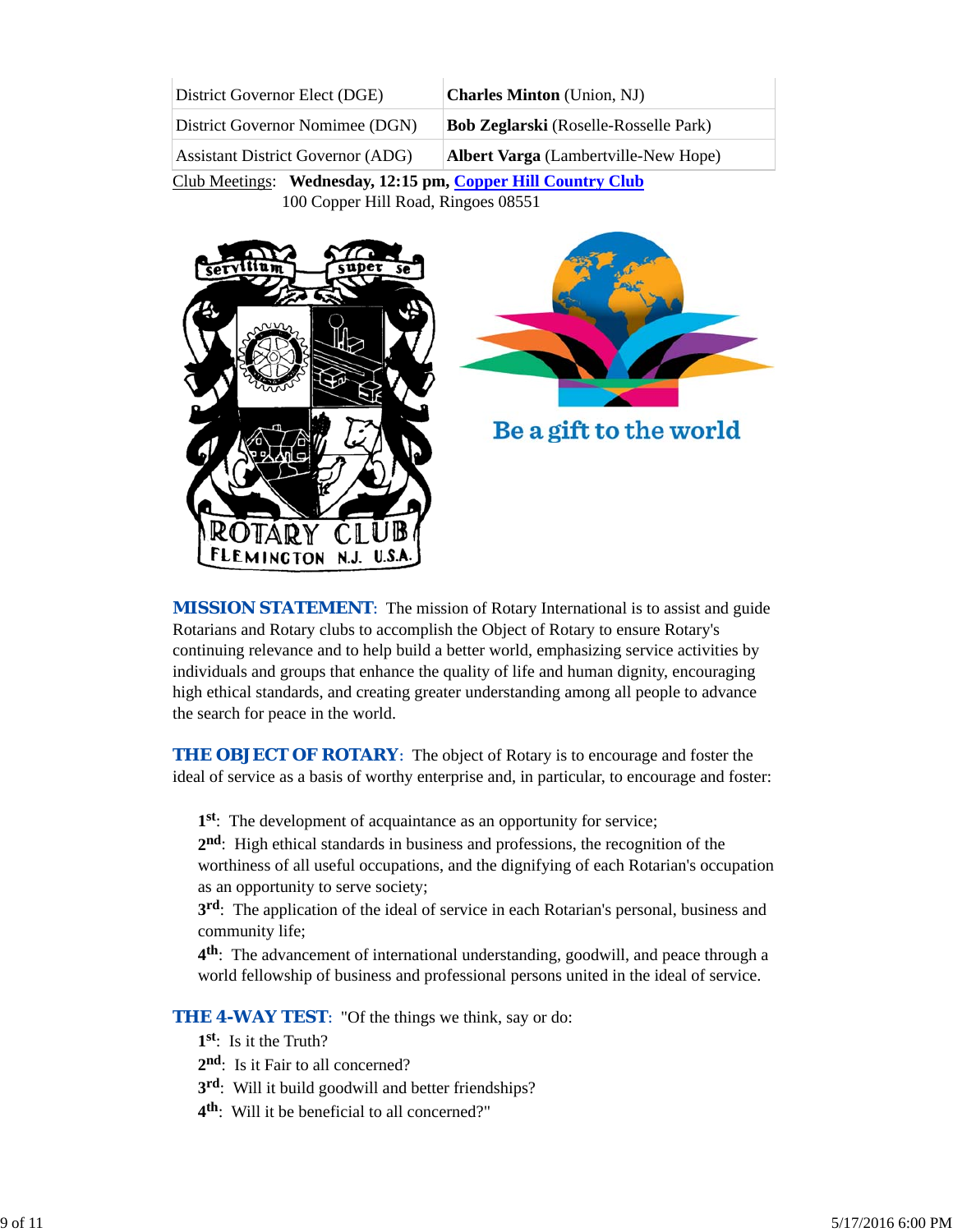## *ROTARY's AVENUE'S OF SERVICE*:

**1)** Through **Club Service**, we have fun, build lasting friendships, and make sure that our club runs well.

**2)** Through **Vocational Service**, we volunteer our professional skills to serve others and promote integrity in everything we do.

**3)** Through **Community Service**, we address local needs and work with our community to bring lasting improvements.

**4)** Through **International Service**, we meet humanitarian needs around the globe and promote world understanding and peace.

**5)** Through **Youth Service**, we work with young people to help them become the next generation of leaders, visionaries, and peacemakers.

| <b>Rotarian</b>                   | <b>Member Since</b> | <b>Classification</b>                    |
|-----------------------------------|---------------------|------------------------------------------|
| Black, Bruce B.                   | 2007                | <b>Health and Fitness</b>                |
| Bohler, Herbert C. (Herb)         | 1977                | <b>Specialty Advertising</b>             |
| Campbell, Jennifer                | 2015                | <b>General Practice</b>                  |
| Chittenden, Robert L. (Bob)       | 2003                | M.E.F.P. Consulting Engineering          |
| Clark, Arthur L. (Sandy)          | 1987                | Printing                                 |
| Davidson, James G. (Jim)          | 2002                | <b>Rubber Products</b>                   |
| del Campo, Ann                    | 2016                | <b>Scientist &amp; Farmer</b>            |
| Ferrari, Frederick J. (Fred)      | 1964                | Orthodontia                              |
| Fisher, Charles H. (Charlie)      | 1961                | <b>Funeral Services</b>                  |
| Fisher, Thomas H. (Tom)           | 2012                | <b>Property &amp; Casualty Insurance</b> |
| Harrison, Jeffrey (Jeff)          | 1996                | Psychotherapy                            |
| <b>Goldsmith, Cheryl</b>          | 2016                | <b>Realtor</b>                           |
| <b>Goodwin, Michael S.</b>        | 2016                | <b>Youth Development</b>                 |
| Hyman, Lynn                       | 2010                | <b>Retail Banking</b>                    |
| Kamnitsis, Christopher P. (Chris) | 2001                | <b>Financial Planning</b>                |
| <b>Kritharis, Nikolaos (Nik)</b>  | 2016                | <b>Dentistry</b>                         |
| Liebross, Ira                     | 1997                | <b>Family Medicine</b>                   |
| Loew, Darren                      | 2002                | Orthodontics                             |
| Martin, Teresa (Terry)            | 1993                | Solid Waste/Recycling                    |
| Mazujian, Harry                   | 2004                | Clergy                                   |
| McWilliams, Nancy                 | 1992                | Psychotherapy                            |
| Metz, Kim                         | 2007                | <b>Technical Education</b>               |
| Muller, George D.                 | 1964                | <b>Cut Glass Manufacturing</b>           |
| Nastasi, William (Bill)           | 1996                | <b>General Contracting</b>               |
| Newland, Robert D. (Bob)          | 1998                | Insurance                                |
| Ownes, Terry M.                   | 1987                | <b>Floor Covering</b>                    |
| Phelan, Christopher J. (Chris)    | 2009                | <b>Chamber Of Commerce</b>               |
| Randolph, R. Wayne                | 1982                | <b>Veterinary Medicine</b>               |
| Reinbacher, Otto A.               | 1997                | Clergy                                   |

#### **2015-2016 CLUB MEMBER ROSTER Rotary Club of Flemington, NJ** Current Number of Members: 43